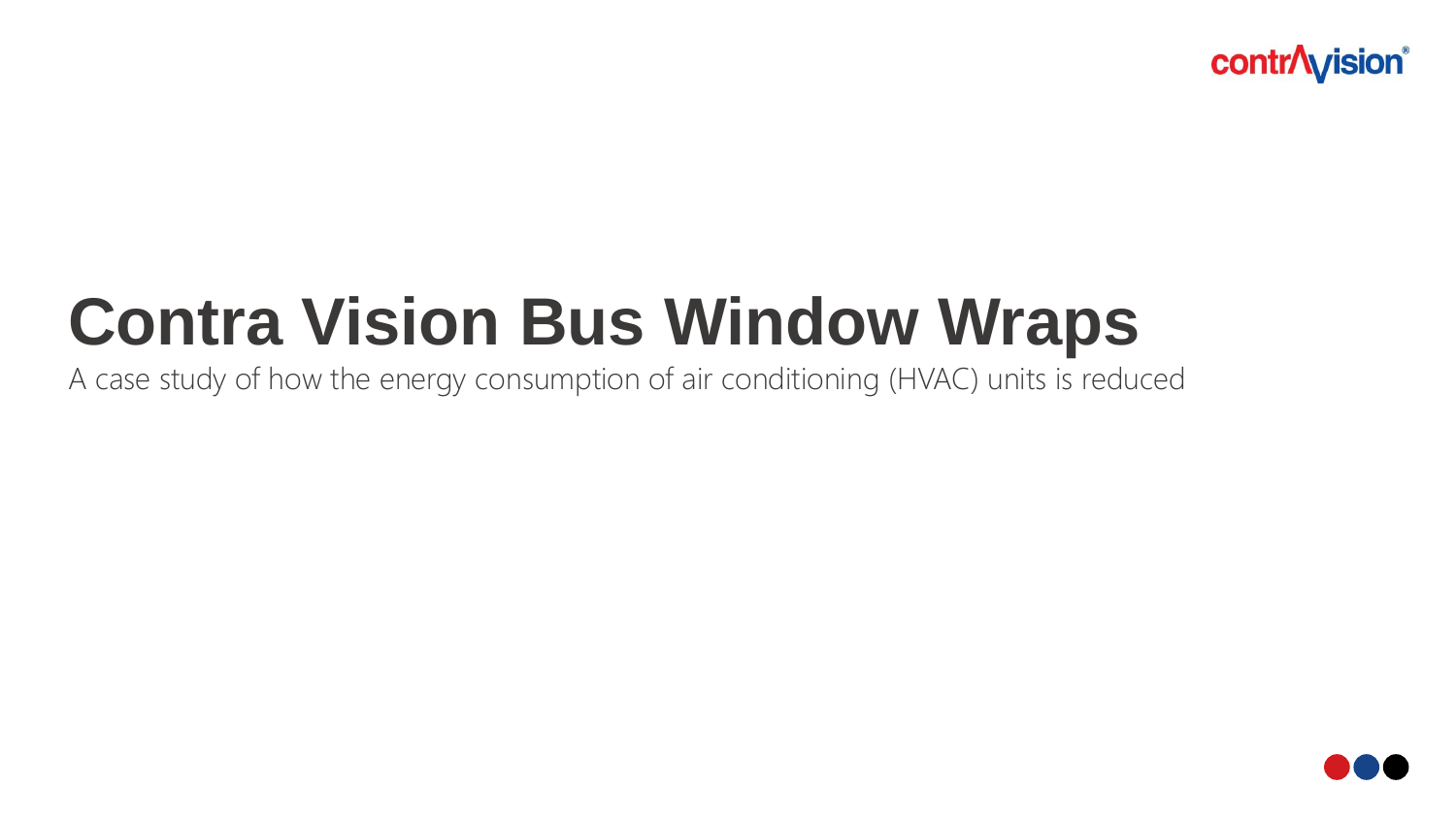



- A Contra Vision bus wrap is estimated to reduce the air-conditioning load by up to 23% on a warm day (17-20oC), equivalent to a daily saving of 0.5 litres of diesel (180 litres pa).
- There is also a net CO2 reduction of 3.76kg for each m2 of Contra Vision® Performance™ over the entire product lifecycle.

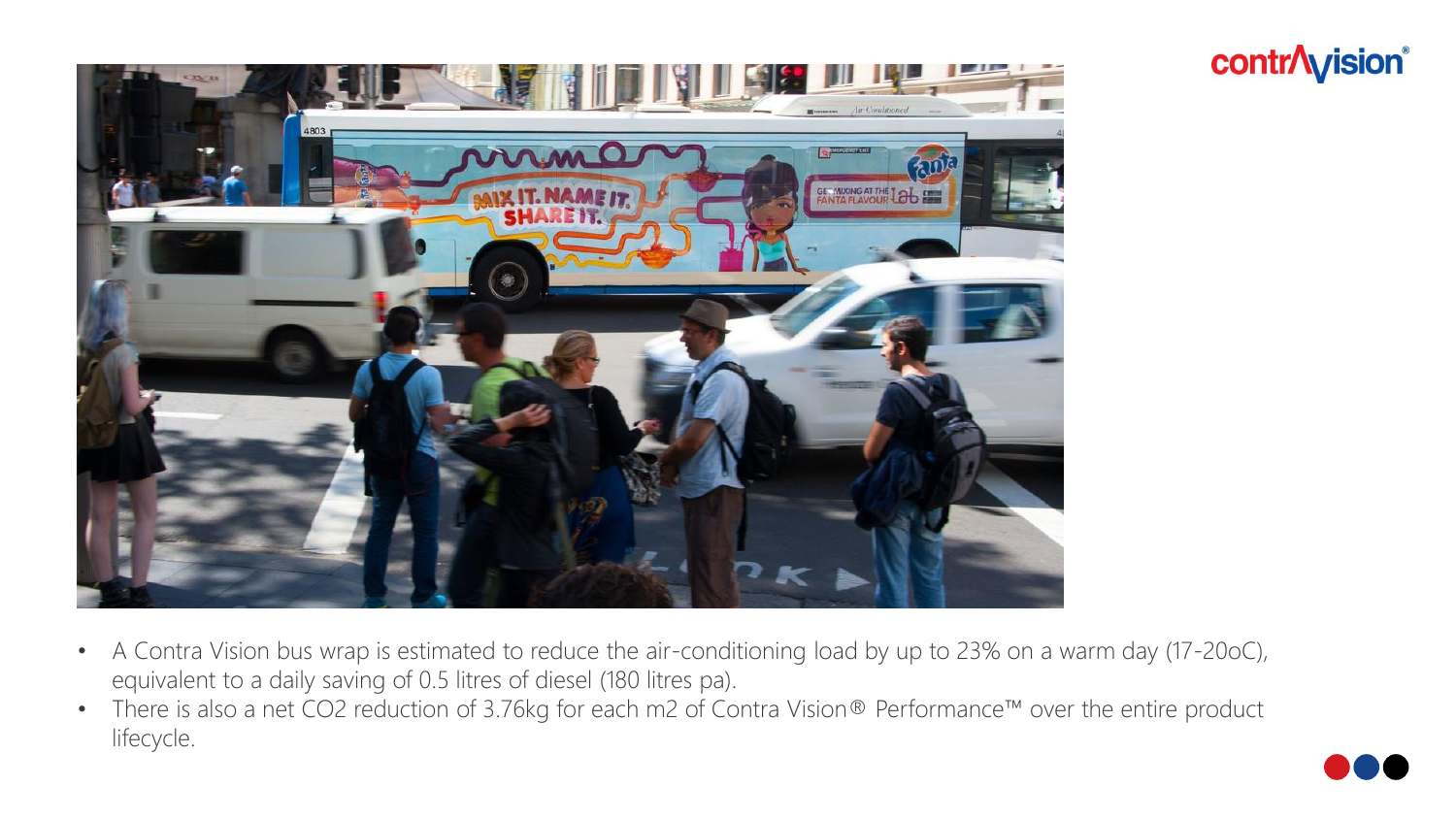#### **What is a bus wrap?**

## **contr/vision®**

The world's first total bus wrap was produced in 1991 by Contra Vision for the Pan Pacific Hotel (New Zealand). One-way vision window graphics were applied to the glass, transforming the bus into a mobile billboard, while passengers continued to have an excellent view out.

It wasn't long before bus wrap advertising was everywhere using digitally printed perforated window film (PWF).





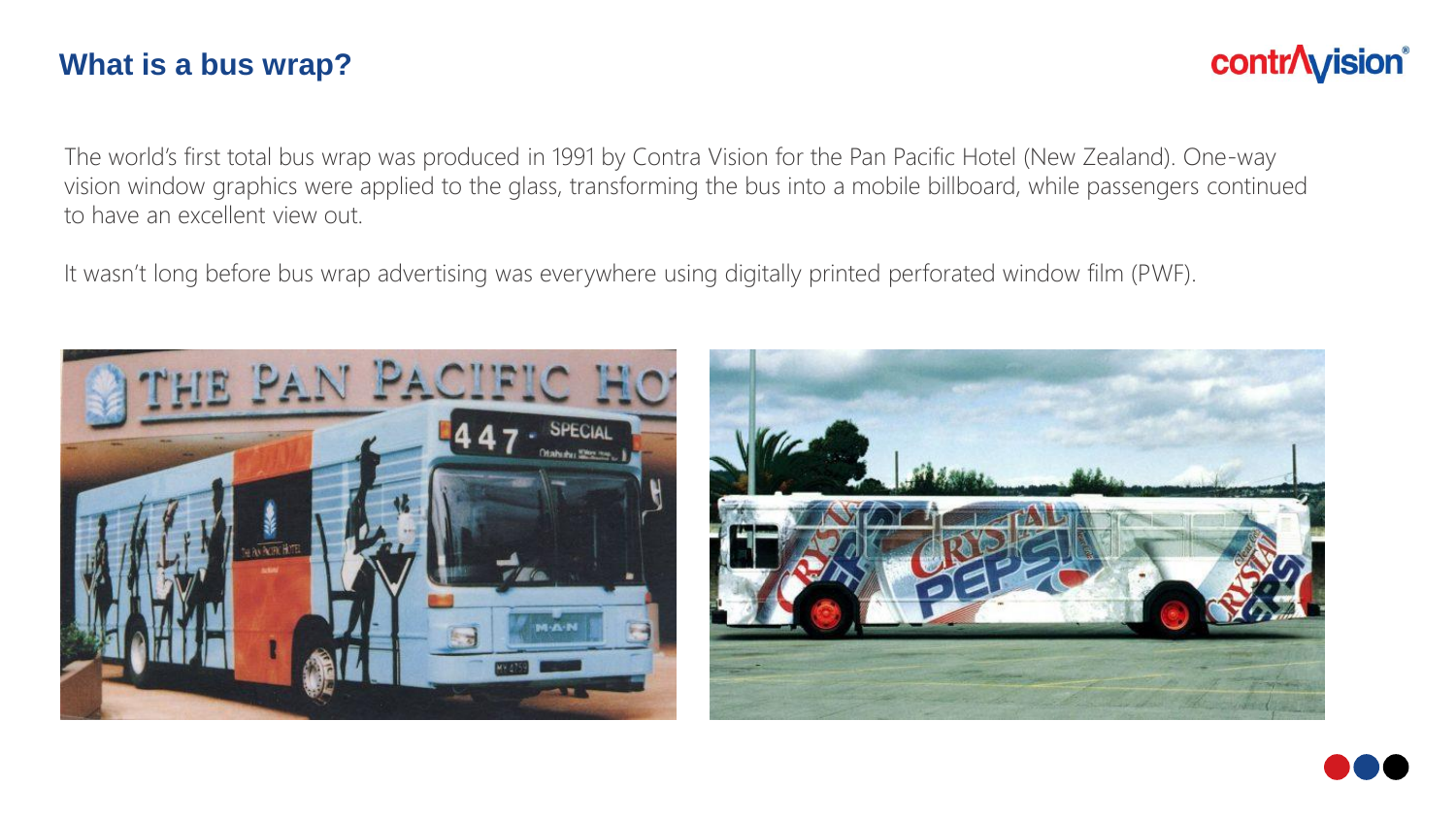## **contr/wision®**

#### **Air conditioning inside buses**

The temperature inside buses is controlled to ensure passenger comfort. On warmer days, this temperature can spiral as solar heat energy is transmitted through windows and bodywork and trapped inside. Engine heat and passenger metabolism will also contribute.

Modern buses are equipped with HVAC (Heating, Ventilation and Air Conditioning) units which heat or cool the inside of the bus to maintain a target temperature. However, additional fuel is consumed to power the HVAC units and there is leakage of refrigerant gasses which contribute to the greenhouse effect.



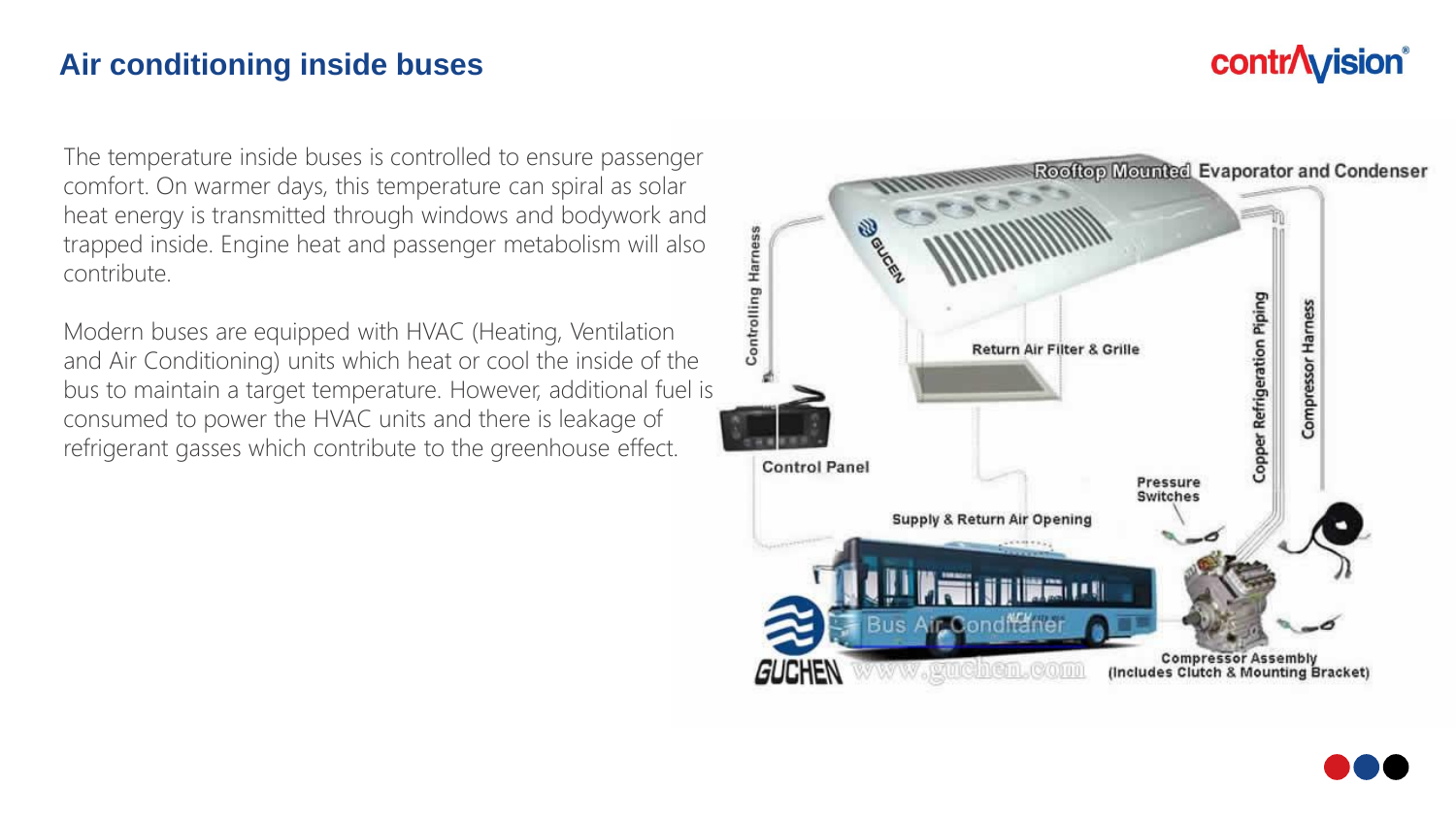#### **Reduction in solar heat gain**

## **contr/vision®**

PWF helps to reduce solar heat transmittance through windows because the solid area acts as a barrier which reflects or absorbs heat before it reaches the glass.

Contra Vision conducted two separate analyses to estimate the reduction of solar heat gain inside buses:

- 1. Theseus-FE simulation modelling
- 2. Theoretical "bottom-up" calculation using thermal engineering methodology



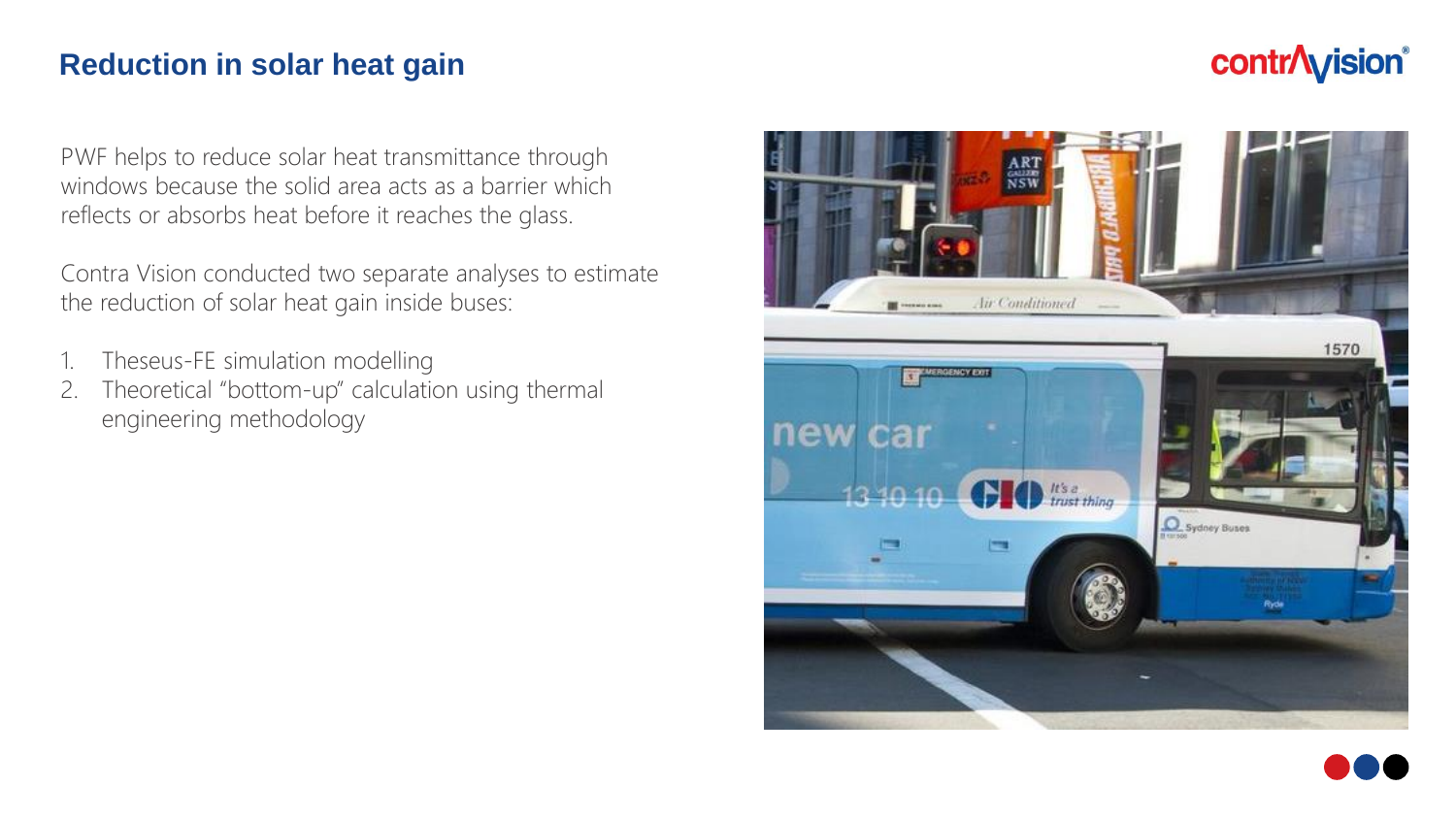#### **PWF solar energy transmission parameters**

## **contr/wision**®

The solar energy transmission properties of PWF depend on 2 main factors:

- The transparency level of the PWF (the percentage of the area which is perforated);
- The average reflectance of the printed graphic (unprinted white is highly reflective whereas darker colors absorb more solar energy).

The table below shows some assumptions on the average solar properties of Contra Vision 40% transparency PWF.

|                             | Transmission T | Reflectance R | Absorption A |
|-----------------------------|----------------|---------------|--------------|
| Standard glass              | 59%            | 19%           | 22%          |
| Contra Vision unprinted     | 33%            | 55%           | 16%          |
| Contra Vision average print | 41%            | 37%           | 22%          |



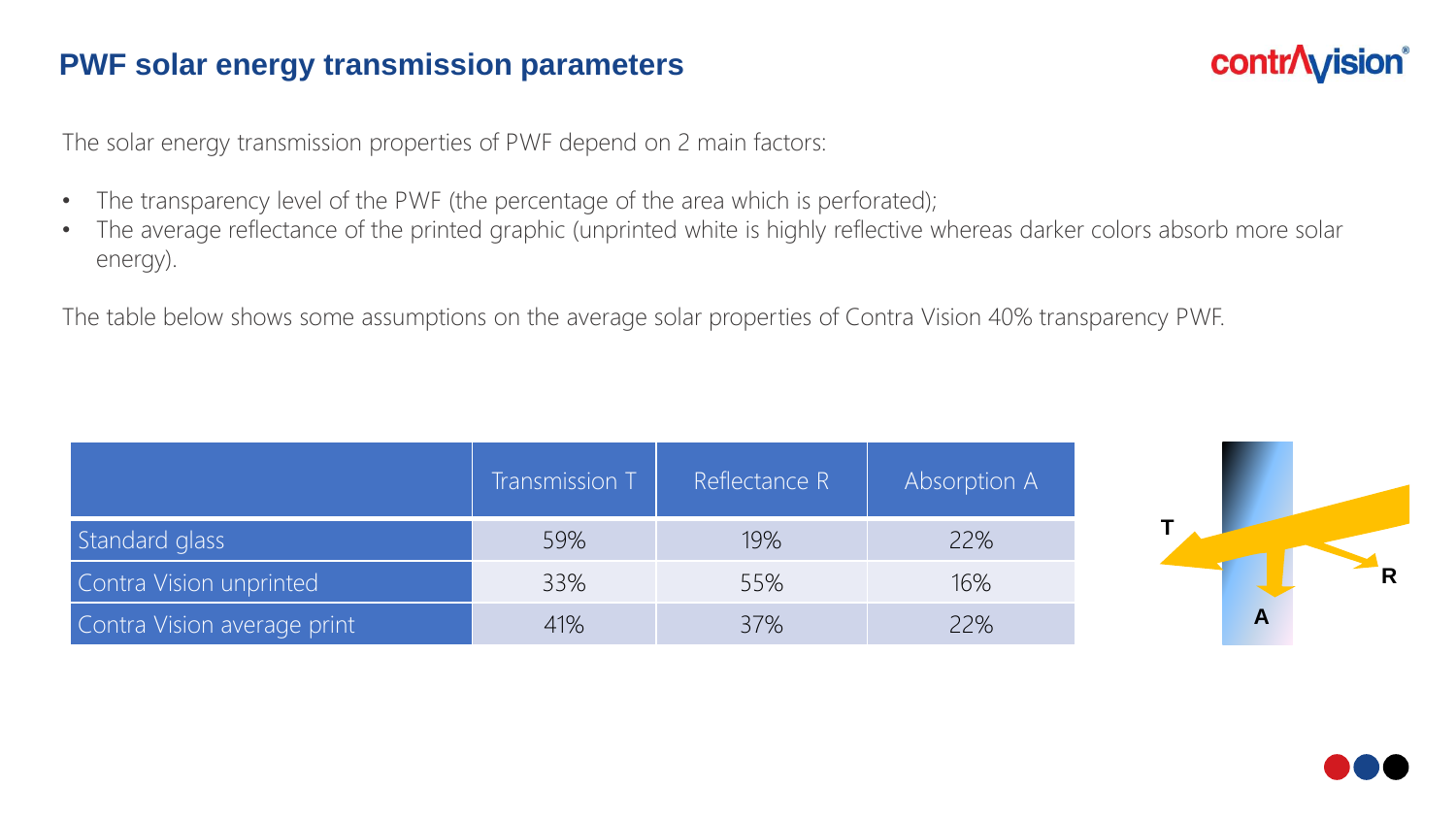#### **THESEUS-FE Simulation Model**

## **contr**/**vision**®

The first study used a simulation model built by Theseus-FE, a German engineering company based in Munich https://www.theseus-fe.com/application-areas/transportation

The model simulates a full day of activity from 6am to 8pm, calculating the power requirement of the HVAC unit at each point of the day to maintain the target temperature.



| Key input parameters   | Values                   |
|------------------------|--------------------------|
| Make of bus            | MAN Bus A37              |
| Average bus velocity   | 20 kmh                   |
| Outside temperature    | $20^{\circ}$ C           |
| Target inside temp     | 250C                     |
| # passengers (average) | 33 (87W metabolism each) |
| Engine heating         | 35°C wall temp           |

Results: Average Contra Vision print,T=41%

- HVAC load is reduced by 23%
- Saving of 0.4KW at 3pm
- 5KWH saving over average day
- Reduced daily fuel consumption  $= 0.5$  litres
- 1.5kg reduction in CO2 emissions

See Annex A for extended results

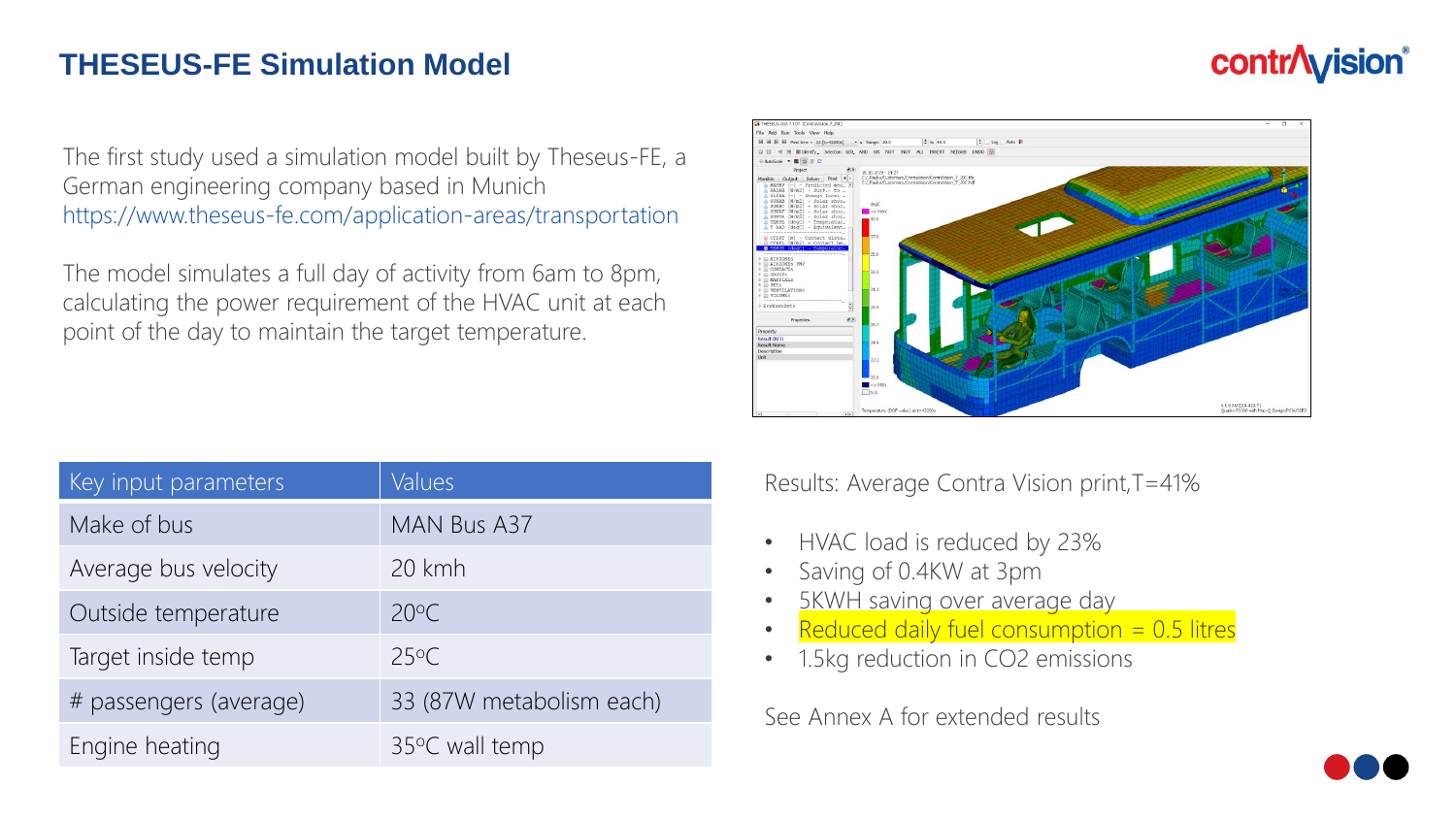#### **Theoretical calculation**

## **contr/wision**®

A second study was conducted to verify the results of the simulation modelling, using "bottom-up" thermal engineering calculations and assumptions of heat load.

The calculations included the following components:

- Outside air temperature = 17.5oC
- Passenger metabolic heat (assume 36, 75W each)
- Air infiltration heat load which is a function of vehicle speed, air density and enthalpy of infiltrated/cabin air
- Blower Motor Heat Load
- Bodywork Heat Load
- Glass Heat Load
- HVAC unit consumes 3litres of diesel per day (100km)

#### Results

- The HVAC load is reduced by 2KW or 14%
- Reduced daily fuel consumption  $= 0.4$  litres
- 1.2kg reduction in CO2 emissions

|                                                                  | Ambient 17.5°C (Solar Load 1000 W/m2) |                |              |                                                                  |                                |                                       |                |                |
|------------------------------------------------------------------|---------------------------------------|----------------|--------------|------------------------------------------------------------------|--------------------------------|---------------------------------------|----------------|----------------|
| <b>Heat Load Calculation with normal glass</b>                   |                                       |                |              | Heat Load Calculation with glass (Transmitivity 40%)             |                                |                                       |                |                |
|                                                                  | S/n Parameter                         | Value          | <b>Unit</b>  |                                                                  |                                | S/n Parameter                         | Value          | <b>Unit</b>    |
| <b>Metabolic Heat Load</b>                                       |                                       |                |              |                                                                  | <b>Metabolic Heat Load</b>     |                                       |                |                |
| 1                                                                | Number of passingers                  | 36             | <b>Nos</b>   |                                                                  | $\mathbf{1}$                   | Number of passingers                  | 36             | <b>Nos</b>     |
| $\overline{2}$                                                   | Metabolic Load/Person                 | 75             | W            |                                                                  | 2                              | Metabolic Load/Person                 | 75             | W              |
| 3                                                                | <b>Total Metabolic Load</b>           | 2700           | W            |                                                                  | 3                              | Total Metabolic Load                  | 2700           | W              |
| <b>Air Infiltration Heat Load</b>                                |                                       |                |              | <b>Air Infiltration Heat Load</b>                                |                                |                                       |                |                |
| $\overline{4}$                                                   | Vehicle Speed                         | 50             | Km/h         |                                                                  | 4                              | Vehicle Speed                         | 50             | Km/h           |
| 5                                                                | Air Density                           | 1.11           | kg/m3        |                                                                  | 5                              | Air Density                           | 1.11           | kg/m3          |
| 6                                                                | Enthalpy of infiltrated air           | 109            | J/kg         |                                                                  | 6                              | Enthalpy of infiltrated air           | 109            | J/kg           |
| 7                                                                | Enthalpty of cabin air                | 35             | J/kg         |                                                                  | $\overline{7}$                 | Enthalpty of cabin air                | 35             | J/kg           |
| 8                                                                | Air Infilteration Load                | 570            | W            |                                                                  | 8                              | Air Infilteration Load                | 570            | W              |
| <b>Blower Motor Heat Load</b>                                    |                                       |                |              | <b>Blower Motor Heat Load</b>                                    |                                |                                       |                |                |
| 9                                                                | <b>Blower wattage</b>                 | 240            | W            |                                                                  | 9                              | <b>Blower wattage</b>                 | 240            | W              |
| 10                                                               | Load Factor                           | 0.8            |              |                                                                  |                                | 10 Load Factor                        | 0.8            |                |
| 11                                                               | Efficiency                            | 1.0            |              |                                                                  |                                | 11 Efficiency                         | 1.0            |                |
| 12 <sup>2</sup>                                                  | <b>Blower Motor Load</b>              | 202            | W            |                                                                  |                                | 12 Blower Motor Load                  | 202            | W              |
|                                                                  | <b>Sheet Metal Heat Load</b>          |                |              |                                                                  | <b>Sheet Metal Heat Load</b>   |                                       |                |                |
| 13                                                               | Over all heat transfer coefficient    | $\overline{2}$ | J/m2/°       |                                                                  |                                | 13 Over all heat transfer coefficient | $\overline{2}$ | J/m2/°         |
| 14                                                               | Area                                  | 45             | m2           |                                                                  | 14                             | Area                                  | 45             | m <sub>2</sub> |
| 15                                                               | Surface Temperature                   | 65             | °C           |                                                                  |                                | 15 Surface Temperature                | 65             | °C             |
| 16                                                               | Cabin Temperature                     | 18             | °C           |                                                                  |                                | 16 Cabin Temperature                  | 18             | °C             |
| 17                                                               | <b>Sheet Metal Heat Load</b>          | 3557           | W            |                                                                  | 17                             | Sheet Metal Heat Load                 | 3557           | W              |
| <b>Glass Heat Load</b><br><del>neat transrer coemcient for</del> |                                       |                |              | <b>Glass Heat Load</b><br><del>neat transier coemcient for</del> |                                |                                       |                |                |
| 18                                                               | <b>Anduction</b>                      | 5              | J/m2/°       |                                                                  | 18                             | حمناعيبامممة                          | 5              | J/m2/°         |
| 19                                                               | Glass area                            | 18             | m2           |                                                                  |                                | 19 Glass area                         | 18             | m2             |
| 20                                                               | Glass surface temperature             | 45             | $^{\circ}$ C |                                                                  | 20                             | Glass surface temperature             | 45             | °C             |
| 21                                                               | Cabin Temperature                     | 18             | °C           |                                                                  |                                | 21 Cabin Temperature                  | 18             | °C             |
| 22                                                               | Glass conduction heat transfer        | 2430           | W            |                                                                  |                                | 22 Glass conduction heat transfer     | 2430           | W              |
| 23                                                               | Diffused fraction                     | 0.28           |              |                                                                  |                                | 23 Diffused fraction                  | 0.28           |                |
| 24                                                               | Solar Load                            | 1000           | W/m2         |                                                                  |                                | 24 Solar Load                         | 1000           | W/m2           |
| 25                                                               | Transmissivity                        | 0.84           |              |                                                                  |                                | 25 Transmissivity                     | 0.50           |                |
| 26                                                               | Glass Diffused Heat Load              | 4233           | W            |                                                                  |                                | 26 Glass Diffused Heat Load           | 2540           | W              |
| 27                                                               | Transmitted fraction                  | 0.72           |              |                                                                  |                                | 27 Transmitted fraction               | 0.72           |                |
| 28                                                               | Incidant angle                        | 84             | o            |                                                                  |                                | 28 Incidant angle                     | 84             | o              |
| 29                                                               | Glass Transmitted Heat Load           | 569            | W            |                                                                  | 29                             | Glass Transmitted Heat Load           | 341            | W              |
| 30                                                               | Total Glass Heat Load                 | 7232           | W            |                                                                  | 30                             | Total Glass Heat Load                 | 5311           | W              |
| <b>Total Vehicle Heat Load</b>                                   |                                       |                |              |                                                                  | <b>Total Vehicle Heat Load</b> |                                       |                |                |
|                                                                  | 31 Total Vehicle Heat Load            | 14.3           | Kw           |                                                                  |                                | 31 Total Vehicle Heat Load            | 12.3           | Kw             |

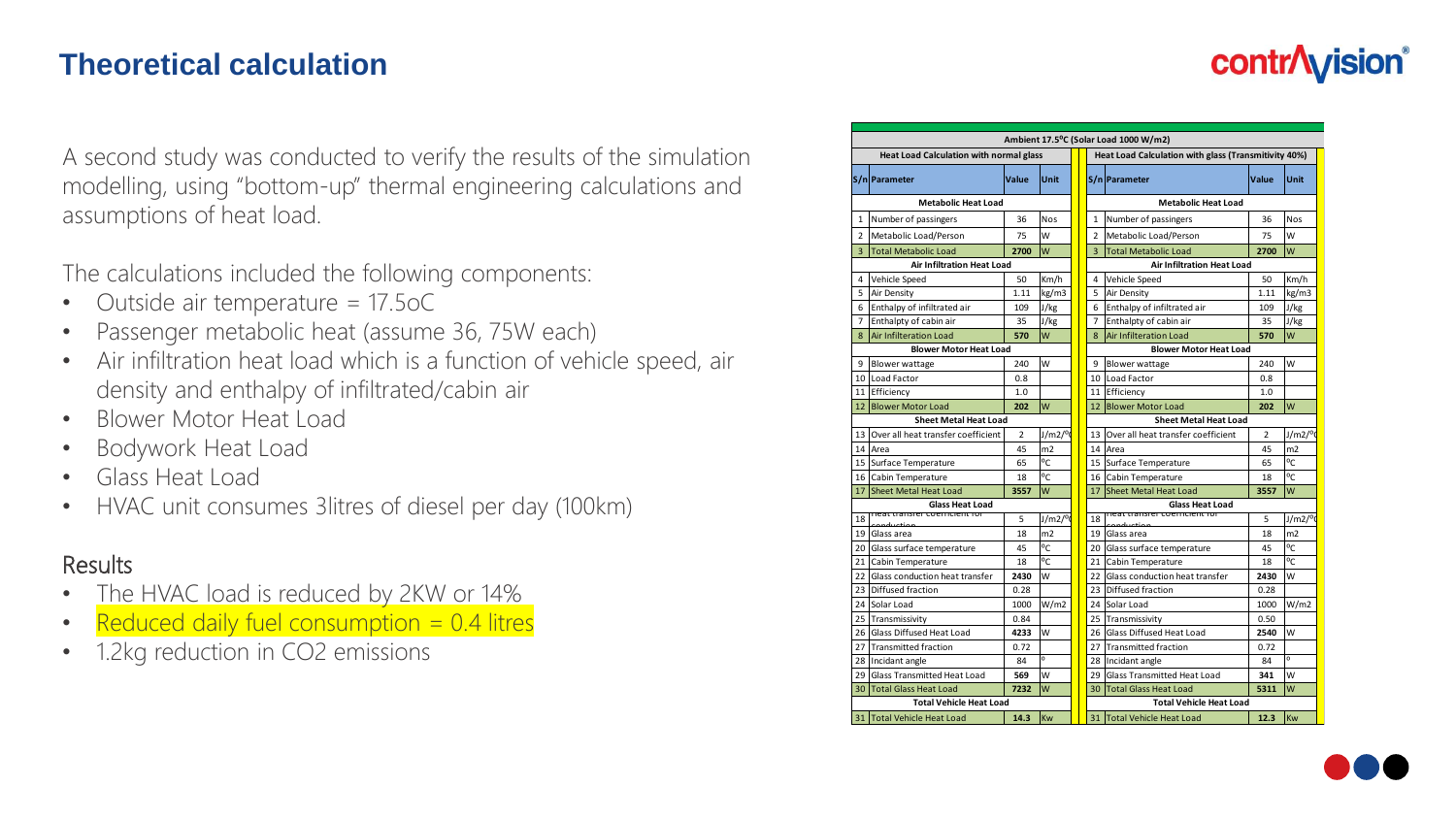#### **Conclusions**

## **contr/vision®**

- The results are aligned.
- A bus wrap saves 0.4-0.5 litres of diesel per day in temperature of 17-20oC
- Equivalent to 0.8 litre saving per m2 of PWF for every month it is posted on a bus
- This corresponds to an average clear day (\*) in Sydney, Florida and California cities.
- Estimated reduction in refrigerant gas leakage = 0.05 kg CO2 equivalent
- A 3 month bus wrap campaign results in a net reduction in CO2 of 3.76kg per m2
	- PWF lifecycle impact (excluding on window) = 3.43kg per m2 CO2 eq
	- HVAC benefit  $= 7.18$  kg CO2 per m2



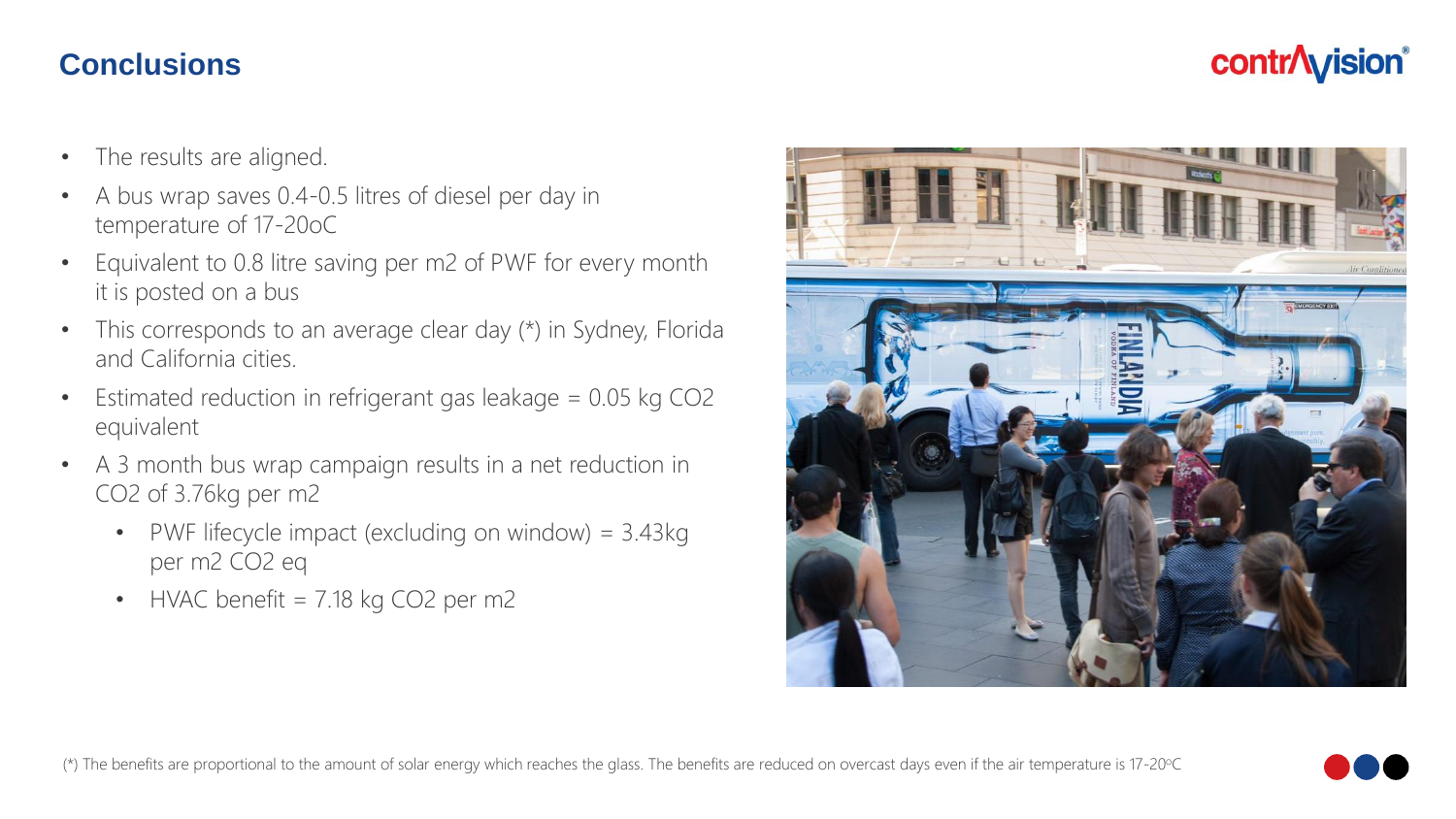**contr/vision®** 

## **THESEUS-FE Simulation Model**  RESULTS